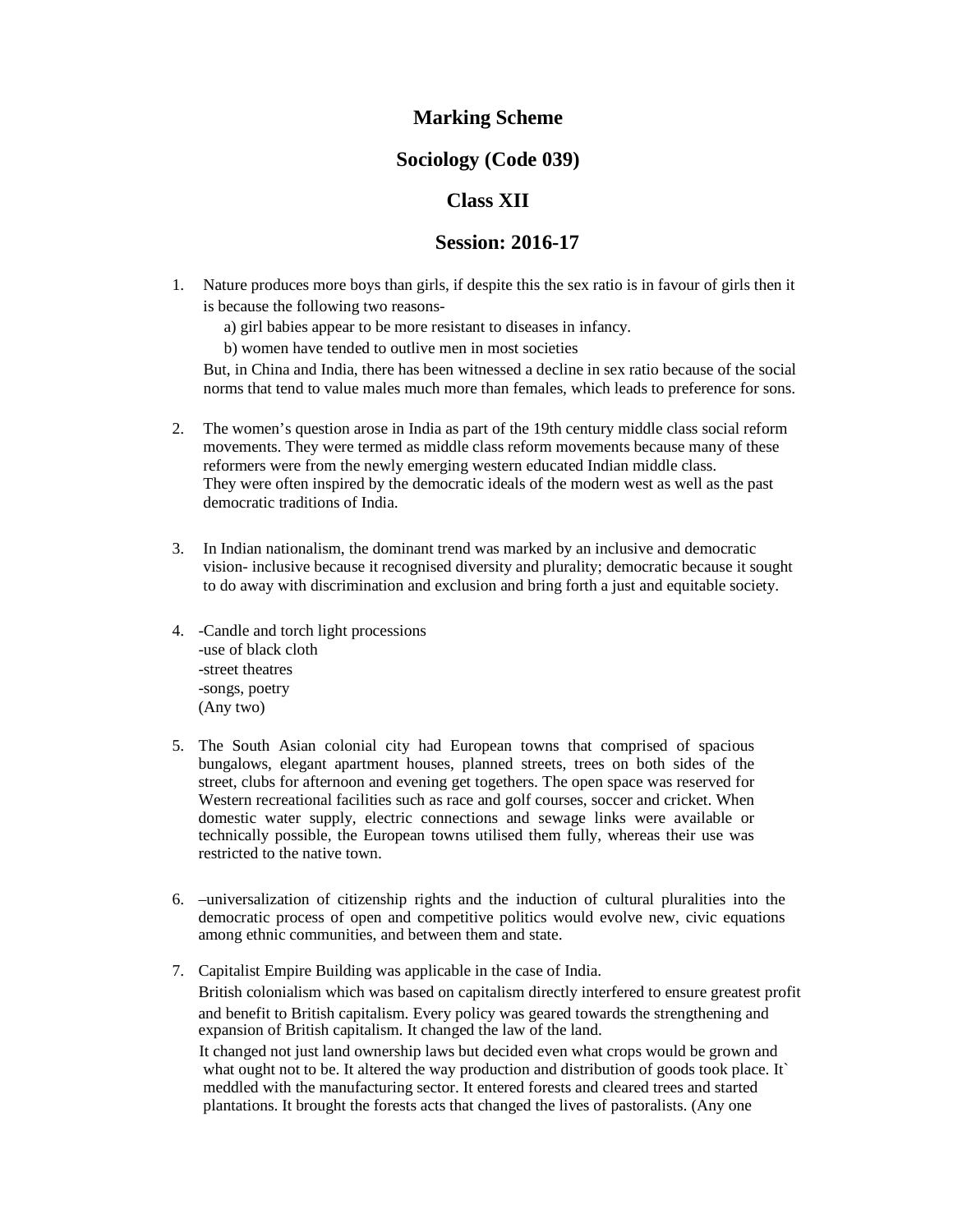reason)

8. **Features of new farmer's movements-**

-movements were regionally organised -were non-party -involved farmers rather than peasants (farmers are said to be market-involved as both commodity producers and purchasers) -basic ideology of the movement was strongly anti-state and anti-urban

- 9. Famous sociologist **Harry Braverman** argues that the use of machinery actually **deskills**  workers**.** For example, whereas earlier architects and engineers had to be skilled draughtsmen, now the computer does a lot of the work for them.
- 10.India has experienced a whole array of social movements involving women, peasants, dalits, and others. **We cannot apply the distinction of old and new social movements in the context of India**. **In a social movement, questions of social inequality can occur alongside other, equally important issues.**

Social inequality and unequal distribution of resources continue to be important elements in these movements. Dalit labourers have acted collectively to ensure that they are not exploited by upper-caste landowners and money-lenders. The women's movement has worked on issue of gender discrimination in diverse spheres like the workplace and within the family.

**They are not just about old** issues of economic inequality, nor are they organized along class lines alone. Identity politics, cultural anxieties and aspirations are essential elements in creating social movements and occur in ways that are difficult to trace to class-based boundaries.

- 11. Secularisation has usually meant a process of decline in the influence of religion. With the advent of modernisation attitude have changed to religion and to the celebration of festivals. As a result of the mushrooming of urban areas and lifestyles, celebration of festivals and following rituals has become a necessary part of one's identity. Thus, the emphasis on rituals is to attain the secular goal of asserting one's cultural identity. Rituals also provide men and women with occasions for socialising with their peers and for showing family wealth. Thus, apart from one's identity, the status, political and economic dimensions of rituals has become increasingly important.
- 12. Constitution has the capacity to help people because it is based on basic norms of social justice. It has the potential for the meaning of social justice to be extended. Social movements have also aided the Courts and authorities to interpret the contents of rights and principles in keeping with the contemporary understanding social justice. For instance, the Directive Principle on village panchayats was moved as an amendment in the Constituent Assembly. After forty years it became a Constitutional imperative after  $73<sup>rd</sup>$  Amendment in 1992.
- 13. It is an economic system in which the means of production are privately owned and organized to accumulate profits within a market system.

Capitalism in the West emerged out of a complex process of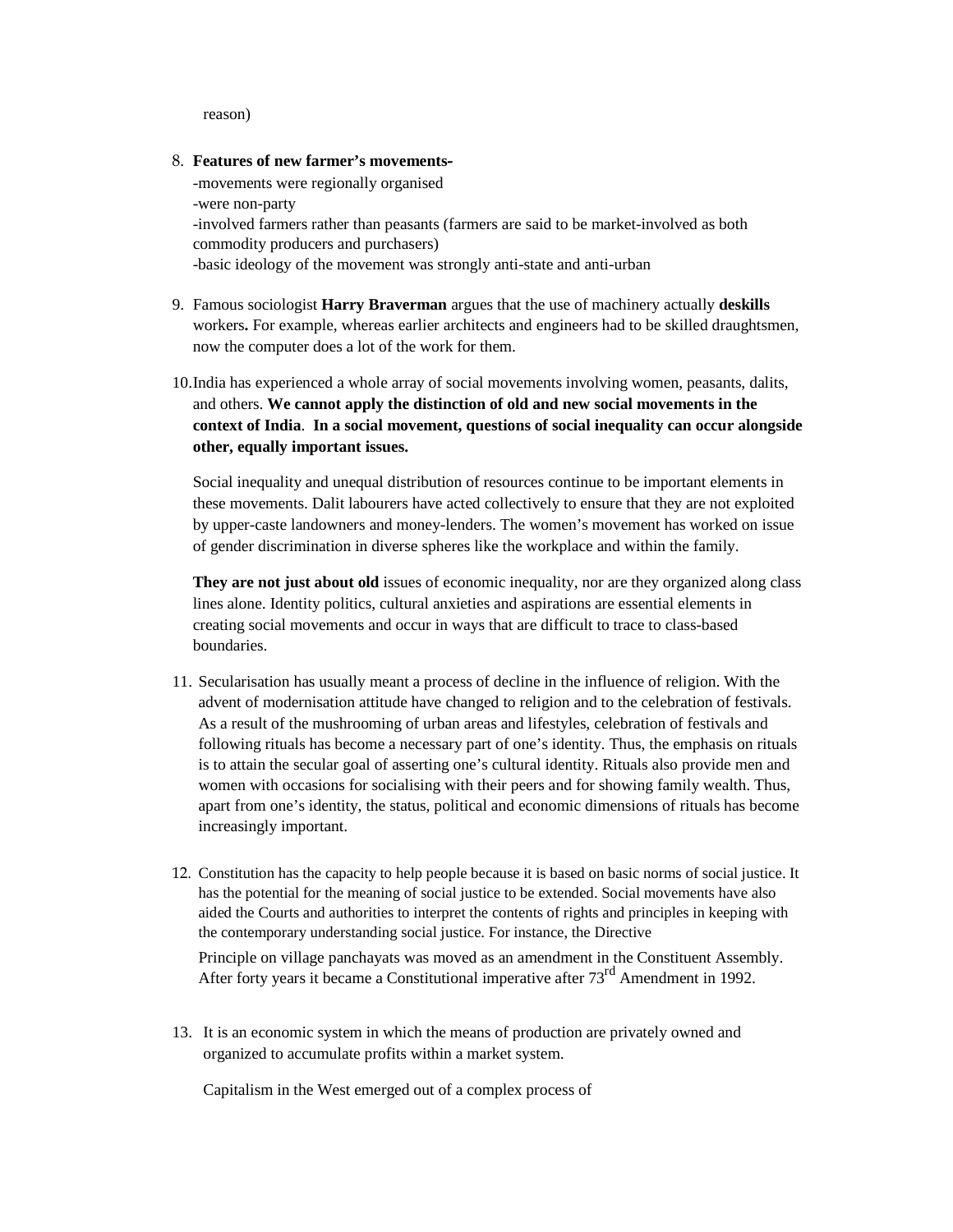-European exploration of the rest of the world.

-Its plunder of wealth and resources.

-An unprecedented growth of science and technology.

-Harnessing of science and technology in agriculture and industries.

Capitalism was marked by its dynamism, its potential to grow, expand, innovate, use technology and labour in a way best assured to ensure greatest profits.

Capitalism was also marked by its global nature of being linked to western colonialism.

- 14. Development activity of the state and growth of private industry affected caste indirectly through the speeding up of and intensification of economic change. Modern industry created various kinds of jobs for which there were no caste rules. Modern individuals attracted to the liberal ideas of individualism and meritocracy began to abandon the extreme caste practices. In the cultural and domestic sphere, caste remained strong. Endogamy remained unaffected by the modernisation. Similarly, rules regarding food-sharing haven't been relaxed totally. In the political arena, caste remains central. In elections, caste solidarities are decisive.
- 15. **Aggregate Statistics** i.e. the numerical characteristics that refer to a large collectivity consisting of millions of people-offer a concrete and strong argument for the existence of *Social* phenomena.

For example, even though country-level or state-level statistics of deaths per 1000 population or death rate are made up by aggregating individual deaths, the death rate itself is a social phenomena and must be explain at a social level. This is exactly what Durkheim has done in his study '**Suicide**' by collecting data about death rates across various countries. Durkheim argued that the rates of suicide (i.e. number of suicides per 100,000 population) had to be explained by social causes even though each particular instance of suicide may have involved reasons specific to that individual or his/her circumstances.

- 16. Forced incorporation of tribal communities has had a negative impact on tribal cultures and society as much as its economy.
	- Tribal identities are today formed by interactional process.
	- Because this interactional process has not been in favour of the tribes, many tribal identities are based on ideas of resistance and opposition to the overwhelming force of the non-tribal world.
	- The positive impact of successes such statehood for Jharkhand and Chattisgarh, is marred by continuous problems. Many citizens of the north-eastern states have been living under special laws that limit their civil liberties. The vicious circle of armed rebellions provoking state repression which in turn fuels further rebellions has taken a heavy toll on the culture, economy, and society of these north-eastern states.
	- Gradual emergence of an educated middle class in conjunction with the policy of reservation is creating an urbanised professional class. As tribal societies get more and more differentiated i.e. develop class and other divisions within themselves, different bases grow for assertion of tribal identity.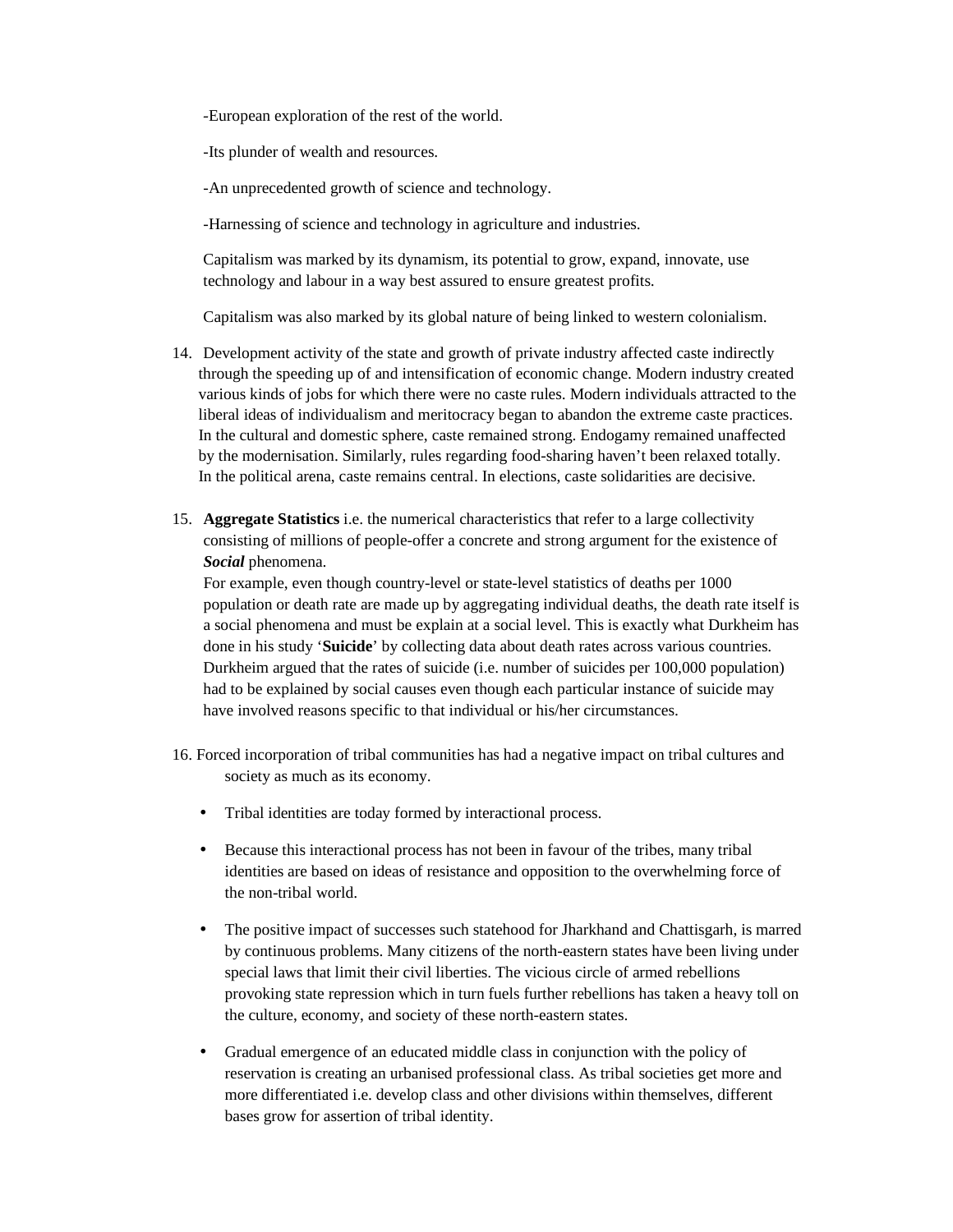- These issues are categorised as- control over economic resources like land and forests; and issues relating to matters of ethnic-cultural identity.
- Due to division within the tribes, the reason for asserting tribal identity may be different for different groups of tribals.
- 2 broad issues have been most important in giving rise to tribal movements. These are issues relating to control over vital economic resources like land and especially forests, and issues relating to matters of ethnic-cultural identity.

### 17. Features of social stratification are-

This refers to a system by which categories of people in a society are ranked in a hierarchy. This hierarchy then shapes people's identity and experiences, their relations with others, as well as their access to resources and opportunities. 3 key principles of social stratification are-

- Social stratification is a characteristic of society, not simply a function of individual difference.
- Social stratification persists over generations- A person's social position is ascribed.
- Social stratification is supported by patterns of belief, or ideology- No system of stratification can survive unless it is widely viewed as being either fair or inevitable. Example-caste system. People with greatest social privilege express the strongest support for systems of stratification.
- 18. -The Brickyards are owned by upper castes like Parsis and Desais.

-Members of the potter caste are also acquiring brickyards as an extension of their traditional business of mud work.

-the workers are usually local or migrant Dalits. they are employed by contractors and work in gangs of nine to eleven members.

-while the men knead the mud and mould the brick, the little children carry each brick to the place where they are dried.

-a gang of women and girls then carry the bricks to the kiln where they are fired by men, and from there again to the trucks where the bricks are loaded.

-from the age of six, children are woken during the night to carry the fresh bricks made by their fathers. When they turn nine, they are promoted to carry two bricks.

-Thus, the division of labour is based on age and sex.

### OR

- There is an important debate in Sociology about whether industrialisation and the shift to services and knowledge-based work like IT leads to greater skills in society or does it create for de-skilling.
- There is no comparison between the skills of a software engineer and that of a farmer. They are both skilled in their own ways.
- The issue that increasing mechanisation is de-skilling people i.e. the work that could be earlier done using manual labour is being done by machines de-skilling workers in the process.
- But, for any developing nation industrialisation is crucial to its growth but the questions is the price that needs to paid for this growth.

19. The mix of ideas –

• Ram Mohun Roy attacked the practice of sati on the basis of both appeals to humanitarian and natural rights doctrines as well as Hindu shastras.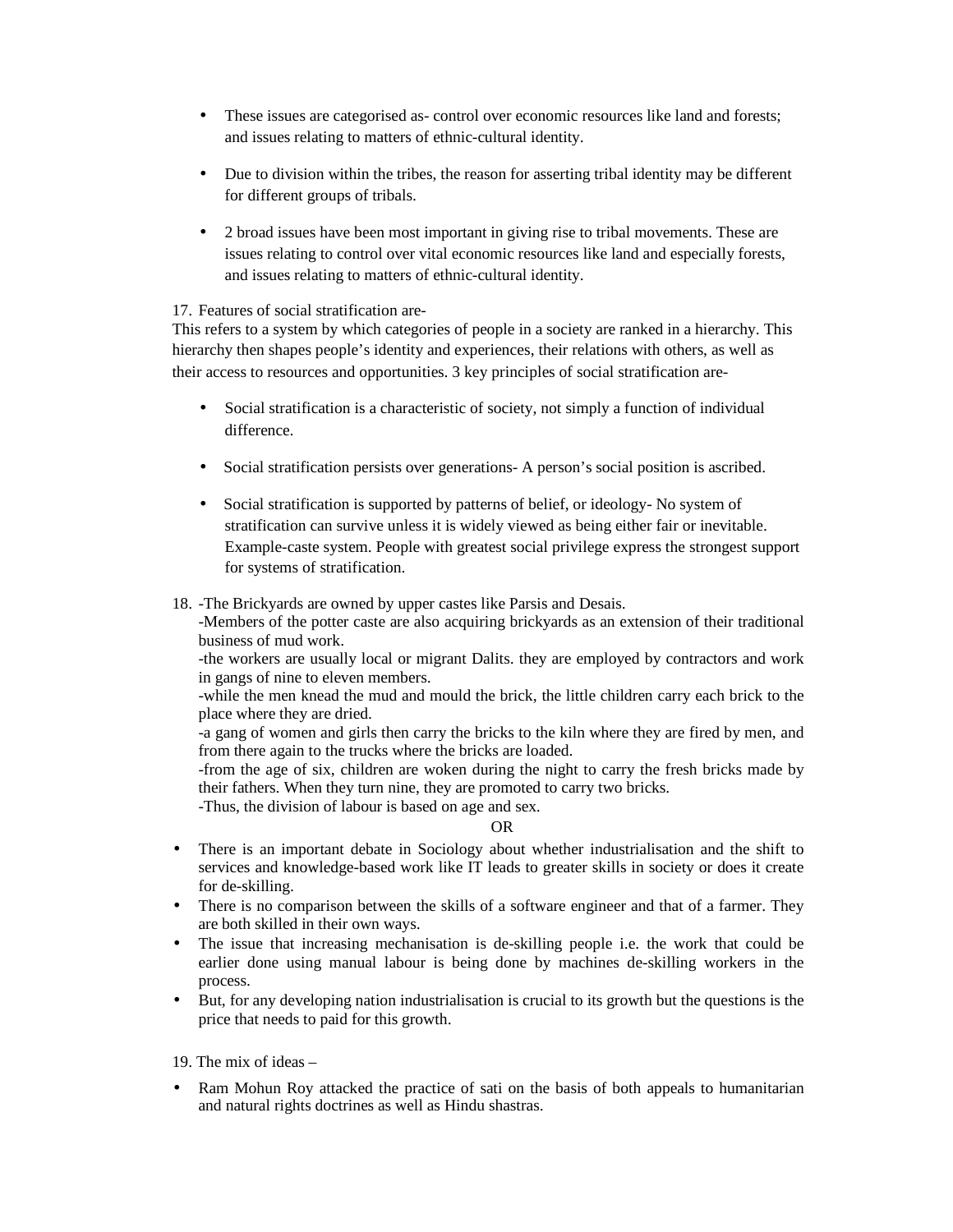- Ranade's writings entitled The Texts of the Hindu Law on the Lawfulness of the Remarriage of Widows and Vedic Authorities for Widow Marriage elaborated the shastric sanction for remarriage of widows.
- The content of new education was modernising and liberal. The literary content of the courses in the humanities and social sciences was drawn from the literature of the European Renaissance, Reformation and Enlightenment. Its themes were humanistic, secular and liberal.
- Sir Sayed Ahmed Khan's interpretation of Islam emphasised the validity of free enquiry (ijtihad) and the alleged similarities between Koranic revelations and the laws of nature discovered by modern science.
- Kandukiri Viresalingam's The Sources of Knowledge reflected his familiarity with navya-nyaya logic. At the same time he translated Julius Huxley.

#### OR

- With the growth of anti-Brahminical movement and the development of regional selfconsciousness in the  $20<sup>th</sup>$  century there was an attempt in several Indian languages to drop Sanskrit words and phrases.
- A crucial result of the Backward Classes Movement was to emphasize the role of secular factors in the upward mobility of caste groups and individuals.
- Recent years have seen assertions of Dalits who now take pride in their identity.
- However, sometimes caste identity seems to compensate for their marginality in other domains.
- But they nonetheless are discriminated in all spheres of life in terms of occupation, marriage practices, and food-sharing and so on. These caste rules may have become flexible to some extent but have definitely not disappeared.
- Thus, the lower castes have gained some self-confidence and pride but otherwise remain excluded and discriminated.
- 20. Democratic traditions, values and institutions are not purely western. Our ancient epics, our diverse folk tales from one corner of the country to another are full of dialogues, discussions and contrasting positions.

The dialogue in Mahabhrata between Bhrigu and Bharadvaja relating to caste division talks about how all humans get affected by emotions of the likes of sorrow, fear, anger and still divide ourselves on the basis of caste.

Thus, social change in modern India is not just about Indian or Western ideas. It is a combination as well as reinterpretation of western and Indian ideas. We have seen the use of both modern ideas of equality and traditional ideas of justice. In colonial India the undemocratic and discriminatory administrative practice of British colonialism contrasted sharply with the vision of freedom which western theories espoused and which the western educated Indians read about. Thus, the scale of poverty and intensity of social discrimination led to deeper questioning of what is democracy.

21. -An alternative to the nation-state, then, is the "state nation", where various "nations" be they ethnic, religious, linguistic or indigenous identities— can coexist peacefully and cooperatively in a single state polity.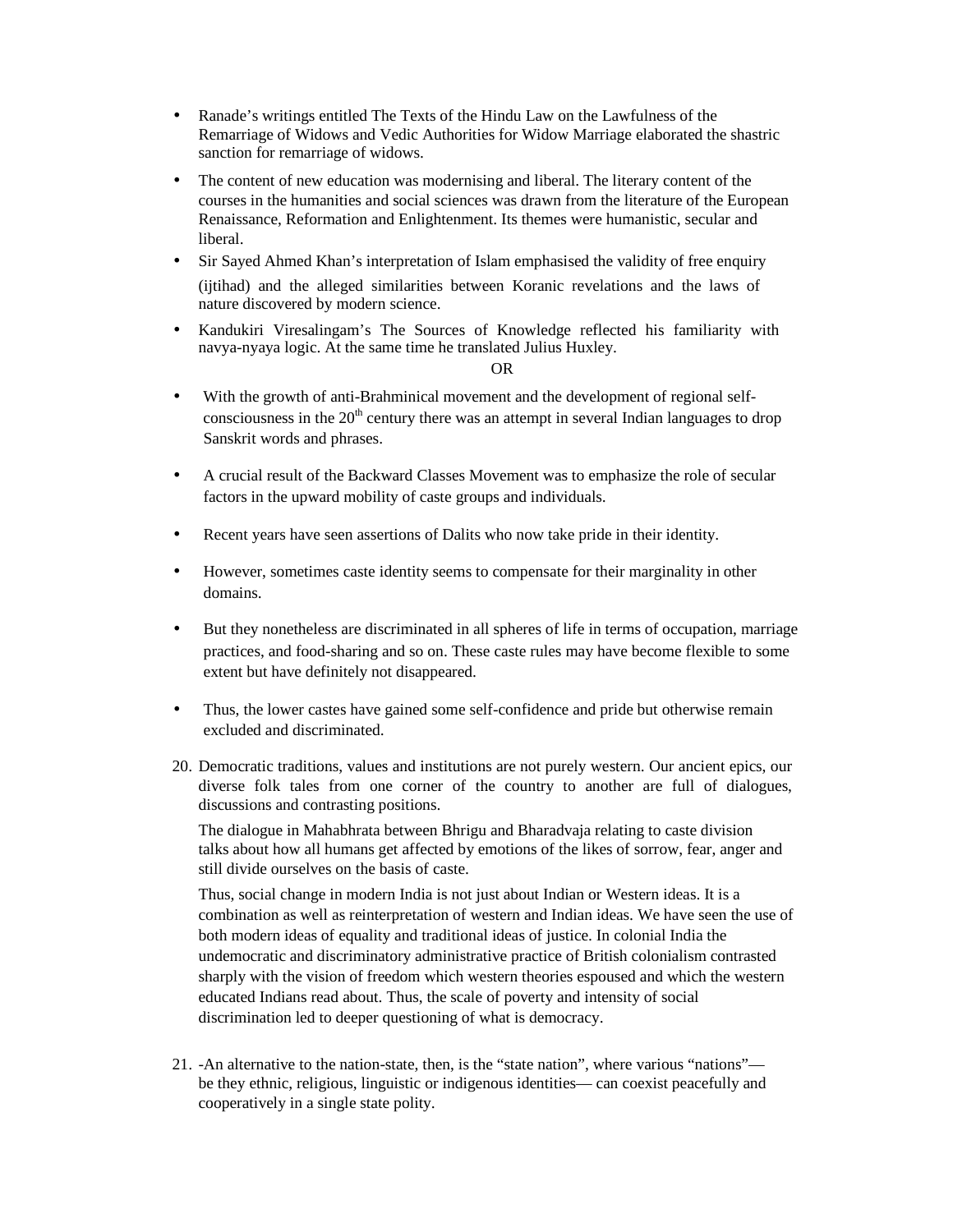-Case studies and analyses demonstrate that enduring democracies can be established in polities that are multicultural. Explicit efforts are required to end the cultural exclusion of diverse groups and to build multiple and complementary identities. Such responsive policies provide incentives to build a feeling of unity in diversity — a "we" feeling.

-Citizens can find the institutional and political space to identify with both their country and their other cultural identities, to build their trust in common institutions and to participate in and support democratic politics.

-All of these are key factors in consolidating and deepening democracies and building enduring "state-nations". India's constitution incorporates this notion. Although India is culturally diverse, comparative surveys of long-standing democracies including India show that it has been very cohesive, despite its diversity.

-Also important are efforts to build the loyalties of all groups in society through identification, trust and support. National cohesion does not require the imposition of a single identity and the denunciation of diversity.

-Successful strategies to build "state-nations" can and do accommodate diversity constructively by crafting responsive policies of cultural recognition. They are effective solutions for ensuring the longer terms objectives of political stability and social harmony.

#### 22. **It is often believed that with the growth of the Television and the internet the print media would be sidelined. However, in India we have seen the circulation of newspapers grow**.

New technologies have helped boot the production and circulation of newspapers. A large number of glossy magazines have also made their entry into the market. The reasons for the growth in Indian newspapers are many.

- 1. There is a rise in the number of literate people who are migrating to cities. The Hindi daily Hindustan in 2003 printed 64,000 copies of their Delhi's edition, which jumped drastically in 2005, to 425,000. The reason was that of Delhi's population of one crore and forty seven lakh, 52% had come from the Hindi belt of the two states of Uttar Pradesh and Bihar. Of this, 47% have come from a rural background and 60% of them are less than 40 years of age.
- 2. The needs of the readers in the small towns and villages are different from that of the cities and the Indian languages newspapers cater to those needs. Dominant Indian language newspapers such as Malayala Manorama and the Eenadu launched the concept of local news in a significant manner by introducing district and whenever necessary, block editions. Dina Thanthi, another leading Tamil newspaper, has always used simplified and colloquial language.
- 3. The Indian language newspapers have adopted advanced printing technologies and also attempted supplements, pull outs, and literary and niche booklets.
- 4. Marketing strategies have also marked the Dainik Bhaskar group's growth as they carry out consumer contact programmes, door-to-door surveys, and research. Thus, modern mass media has to have a formal structural organisation.

❖

While English newspapers, often called National Dailies', circulate across regions, vernacular newspapers have vastly increased their circulation in the states and the rural hinterland. In order to compete with the electronic media, newspapers, especially English language newspapers have on the one hand reduced prices and on the other hand brought out editions from multiple centres.

#### OR

• The first modern mass media institution began with the development of the printing press.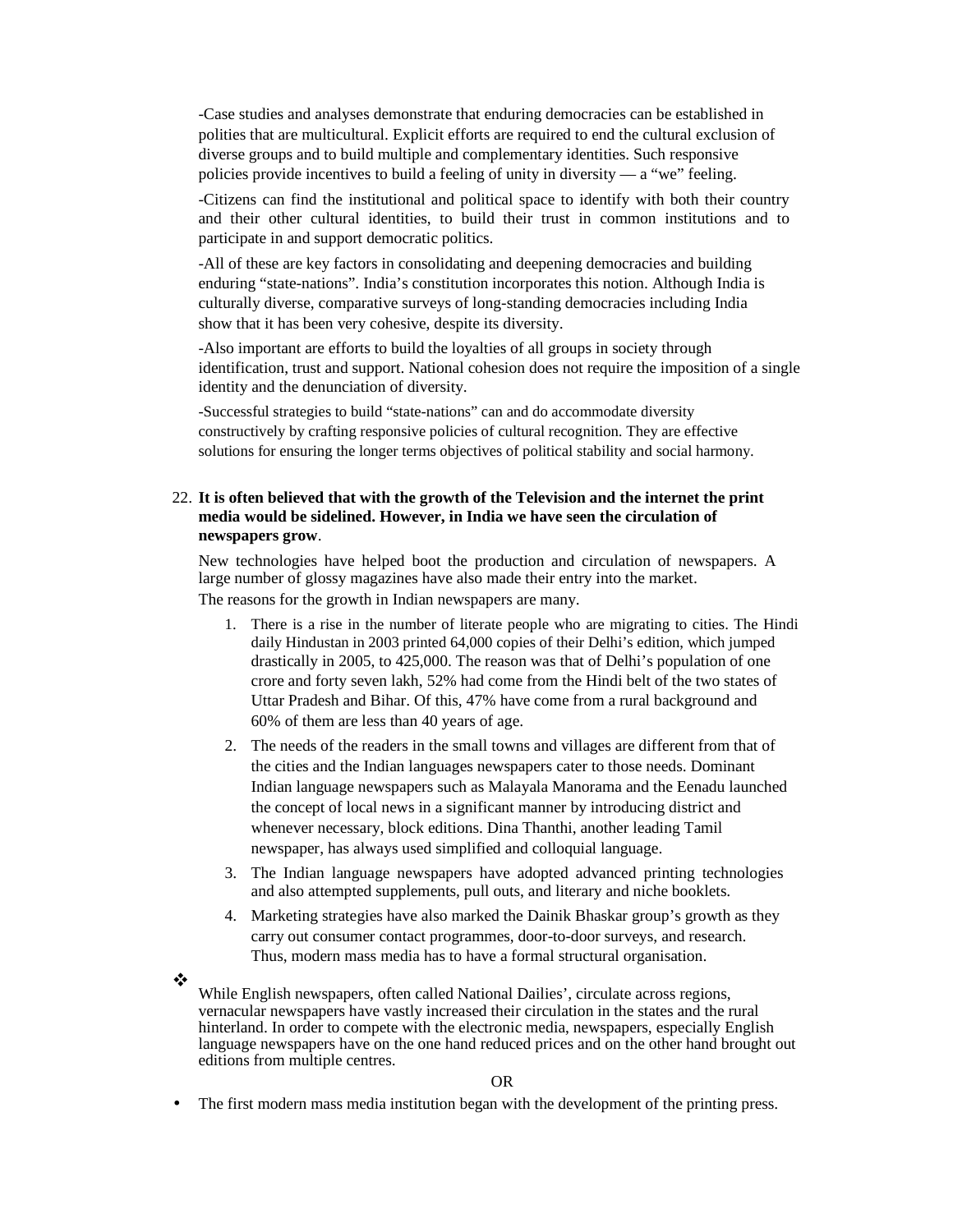- The fist attempts at printing books using modern technologies began in Europe. This technique was first developed by **Johann Gutenberg in 1440**. **Initial attempts at printing were restricted to religious books.**
- • **With the industrial revolution**, the print industry also grew.
- The first products of the press were restricted to an audience of literate elites. It was only in the mid-19<sup>th</sup> century, with further development in technologies, transportation and literacy that newspapers began to reach out to a mass audience.
- People living in different corners of the country found themselves reading or hearing the same news. It has been suggested that this was in many ways responsible for people across a country to feel connected and develop a sense of belonging or 'we feeling'. The well-known scholar **Benedict Anderson** has thus argued that this helped the growth of nationalism, the feeling that people who did not even know of each other's existence feel like members of a family. It gave people who would never meet each other a sense of togetherness. Anderson thus suggested that we could think of the nation as an '**imagined community**'.

In the  $19<sup>th</sup>$  century, social reformers debated and wrote in newspapers and journals. The growth of Indian nationalism was closely linked to its struggle against colonialism. It emerged in the wake of the institutional changes brought about by British rule in India. Anti-colonial public opinion was nurtured and channelized by the nationalist press, which was vocal in its opposition to the oppressive measures of the colonial state. This led the colonial government to clamp down on the nationalist press and impose censorship, for instance during the Ilbert Bill agitation in 1883. Association with the national movement led some of the nationalist newspapers like Kesari (Marathi), Mathrubhumi (Malayalam), Amrita Bazar Patrika (English) to suffer the displeasure of the colonial state. But that did not prevent them from advocating the nationalist cause and demand an end to colonial rule.

- 23. Commercialization of agriculture led to the growth of migrant agricultural labour. As traditional bonds between labourers or tenants and landlords broke down, and as seasonal demand for agricultural labourer increased in prosperous areas, a pattern of seasonal migration emerged with thousands of workers circulating between their houses and more prosperous areas where there is demand for labour and higher wages. Labourers migrate also because of increased inequalities in rural areas from mid 1990s, which have forced many households to combine multiple occupations to sustain themselves. As a livelihood strategy, men migrate out periodically and women and children are left behind in the village with their elderly grandparents. Migrant workers come mainly from drought-prone and less productive regions, and they go to work on farms in the Punjab and Haryana, or on brick kilns in U.P., or construction sites in cities such as New Delhi or Bengaluru. These migrant workers have been called **'footloose labour'** by Jan Breman. His study shows that landless workers do not have many rights; they are not paid the minimum wages. Also, wealthy farmers prefer to employ migrant workers for harvesting and other such intensive operations, rather than local working class, because migrants are more easily exploited and can be paid lower wages. This preference has produced a peculiar pattern in some areas where local landless labourers move out of the home villages in search of work during the peak agricultural seasons, while migrant workers are brought in from other areas to work on the farms. This pattern is found especially in sugarcane growing areas. Migration and lack of job security have created a very poor working and living conditions for these workers.
- 24. Following are the stages of Indian economic history
	- a) Pre-colonial phase-India's economy was extensively monetised in the late pre-